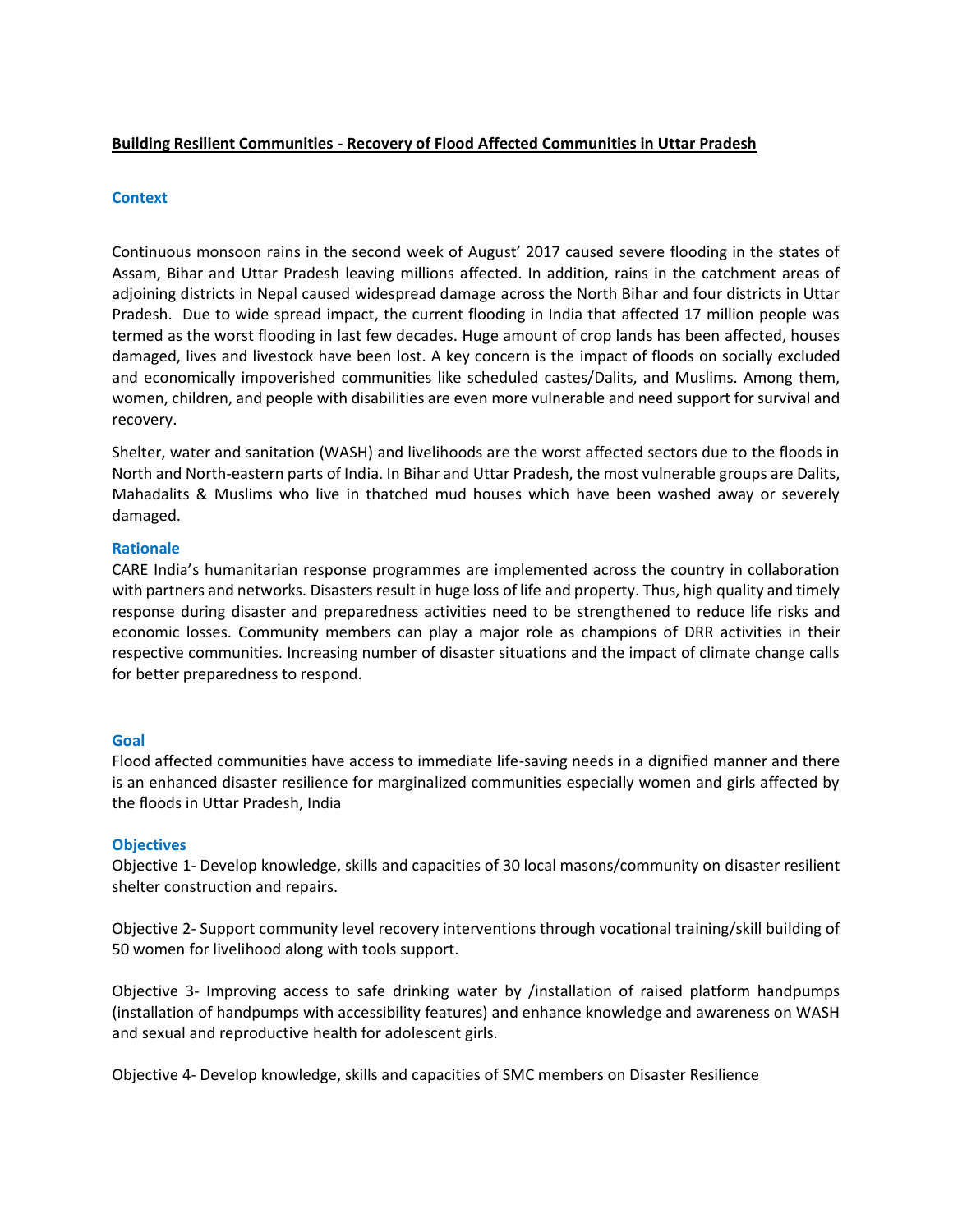### **Approach**

**Enhancing Resilience of communities:** Resilience is an integral part CARE's humanitarian work. During all the different phases of humanitarian interventions (preparedness, mitigation, response, relief, recovery) CARE India works closely with the communities and strives to reduce disaster risks and enhance community resilience.

**Building Back Safer**: By insisting that humanitarian assistance in response to crisis should somehow do more than 'simply' saving lives and alleviating suffering in advance of the next terrible event, over and over again, build back safer is the latest iteration of a longstanding concern to link immediate relief with longer-term processes of recovery and development. CARE India will make all efforts to build safer and more resilient communities and structures. It means instead of building back what was existed predisaster, CARE India will promote and build structures and systems that are safer and resilient e.g. construction of new structures with DRR features to resist impact of future hazards and with considerations for needs of privacy.

**Recovery and Rehabilitation interventions -** CARE India emergency recovery and rehabilitation interventions prioritizes women and girls from Dalit and Adivasi communities in core programming states.

#### **Project Interventions**

The following were the key interventions proposed to fulfil the objectives of the project –

**Formation and strengthening of Social Monitoring Committees at the village level: -** Social Monitoring Committees (SMCs) will be formed in each intervention villages where such committees do not exist, as a model committee. If the village has some committees that exist, the same will be strengthened/modified if feasible. The committee will comprise about 15 members with representations from all segments of the community and from village administration with representation of vulnerable groups. The leadership positions will be facilitated based on common opinion, role clarity and responsibility, effort and time sharing. Every activity, decision and resolutions will be systematically recorded and documented. Each committee will ensure that 50% of the members are women including their representation at leadership positions. The SMCs will be promoted on the premise that they will exist permanently and keep evolving.

**Training of 30 masons including women on disaster resilient shelter construction.** There is a need for local knowledge and skills of constructing safe shelter that can withstand flood. Local masons including women construction labor would be provided training on masonry with a focus on incorporating DRR features, particularly through shelter repairs and maintenance. The project would identify existing masons and those showing potential to become one and impart this training. There will be specific emphasis on identifying potential women members to participate in this training. The existence of this knowledge and skills will gradually result in adoption and practice of incorporating DRR features in all future constructions, repairs and maintenance.